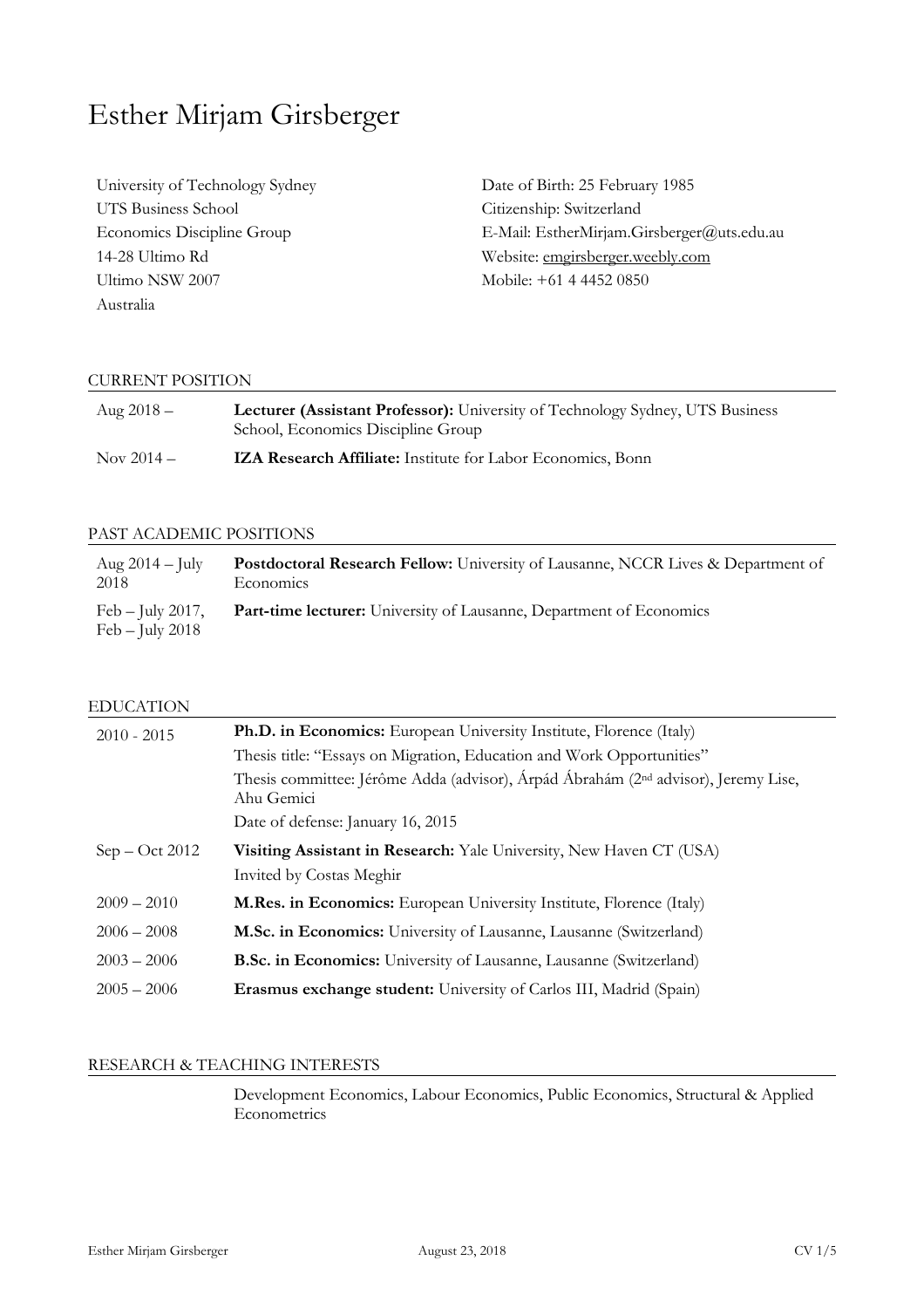# **The Puzzle of Educated Unemployment in West Africa** (with Romuald Meango) Job Market Paper

# **Migration, Education and Work Opportunities**

IZA Discussion Paper No. 11028 *Winner of the Young Economist Award of the SSES 2015*  (Reject & Resubmit)

# **Wage and employment dynamics: The role of occupational skills** (with Miriam Rinawi and Matthias Krapf) IZA Discussion Paper No. 11586

(under review)

# WORK IN PROGRESS

**How does Maternity Leave affect Women's Careers and their Families?** (with Lena Hassani, Kalaivani Karunanethy and Rafael Lalive)

**Parental leave policies and family outcomes** (with Ylenia Brilli and Hugo Reis)

**Who gets hired and why?** (with Rafael Lalive and Fabienne Liechti)

**Regional migration and inequality in the West African Economic and Monetary Union** (with Romuald Meango and Hillel Rappoport)

## PUBLICATIONS (peer-reviewed)

**On the economic impact of international sport events: microevidence from survey data at the EURO 2008**, with Michael J. Lamla and Martin Straub, *Applied Economics*, 2014.

# OTHER PUBLICATIONS (not peer-reviewed, in German)

**Läuft die US-Konjunktur der Wirtschaftsentwicklung in Europa voraus?**, *KOF Analysen*, December 2008.

## TEACHING EXPERIENCE & SKILLS

| $Feb - Aug\ 2018$               | Political and Institutional Economics, University of Lausanne, Master 1st year. (Co-<br>teaching with Alessandro Saia)     |
|---------------------------------|----------------------------------------------------------------------------------------------------------------------------|
| $Feb - Aug 2017$                | Political and Institutional Economics, University of Lausanne, Master 1st year. (Co-<br>teaching with Alessandro Saia)     |
| June $2013$                     | Teaching Skills Week, European University Institute, Teacher Training for Higher<br>Education                              |
| $\text{Nov} - \text{Dec } 2010$ | Macroeconomics 1, European University Institute, PhD. 1 <sup>st</sup> year, Teaching Assistant for<br>Prof. Russell Cooper |
| Sep $2007 -$<br>Feb 2008        | Decision Analysis, University of Lausanne, Bachelor 2 <sup>nd</sup> year, Teaching Assistant for<br>Prof. Natalia Karelaia |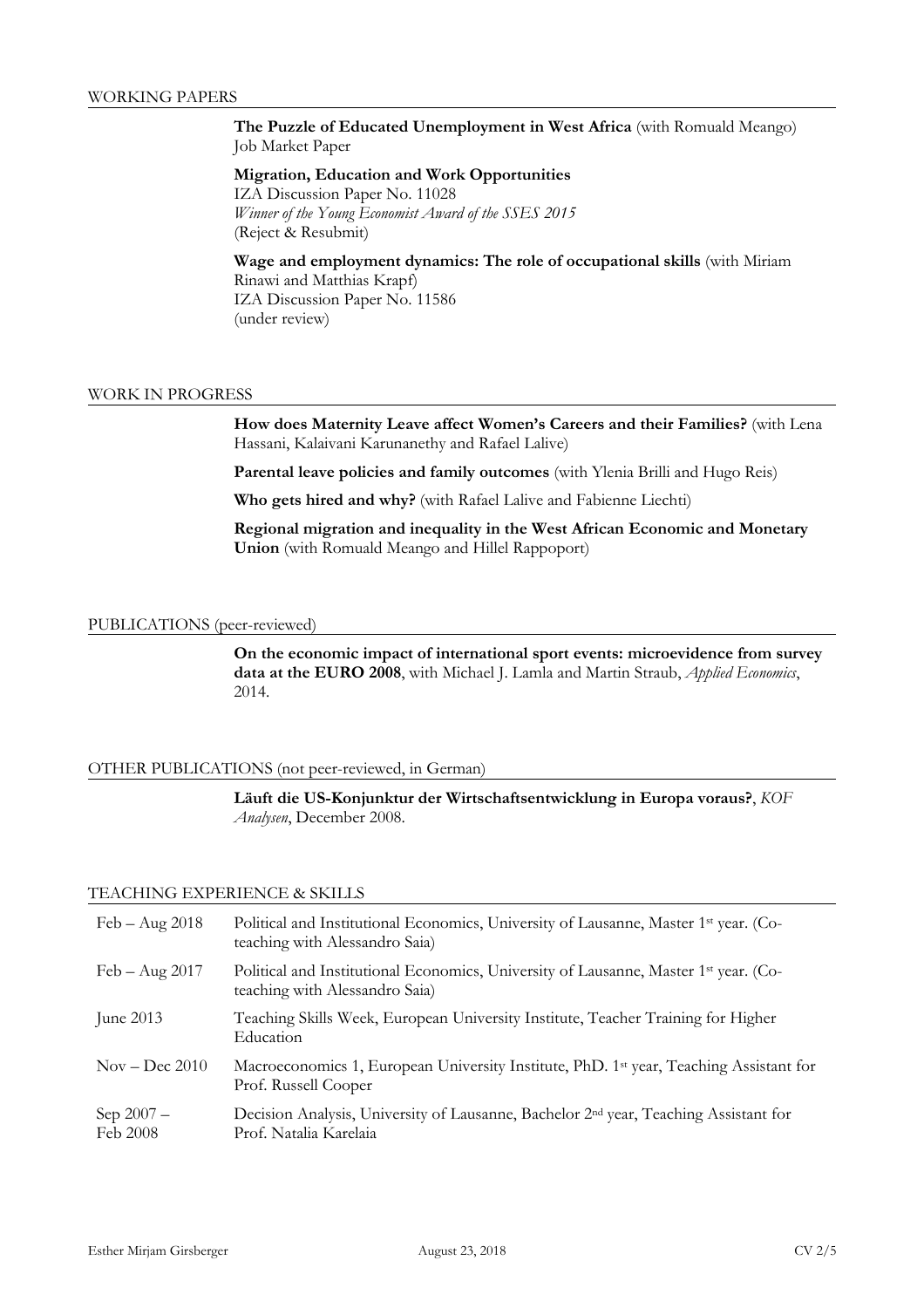# PAST PROFESSIONAL EXPERIENCE

| Jan – Feb $2009$ | <b>ANTBA</b> (local NGO for literacy promotion), Ougadougou, Burkina Faso, Volunteer        |
|------------------|---------------------------------------------------------------------------------------------|
| $Feb - Dec 2008$ | Konjunkturforschungsstelle der ETH Zürich (KOF), Research Internship                        |
|                  | Research on International Business Cycles, Economic Impact of International Sport<br>Events |
| Sep $2006 -$     | Swiss Federal Statistical Office (BFS), Research Internship                                 |
| Aug 2007         | Feasibility study on Implementing Globalisation Indicators in Switzerland                   |

PRESENTATIONS AT SEMINARS & CONFERENCES

| 2018 | Conferences: Search & matching Conference, Cambridge; Annual Congress of the SSES,<br>St. Gallen; Asian and Australasian Society of Labour Economics (AASLE) Conference,<br>Seoul (scheduled).                                                                     |
|------|--------------------------------------------------------------------------------------------------------------------------------------------------------------------------------------------------------------------------------------------------------------------|
|      | Seminars/workshops: University of Technology Sydney; IZA Junior/Senior Symposium,<br>Bonn.                                                                                                                                                                         |
| 2017 | Conferences: CSAE Conference, Oxford; Annual Congress of the SSES, Lausanne;<br>EALE, St. Gallen; Spanish Economic Association, Barcelona.                                                                                                                         |
|      | Seminars/workshops: University of St. Gallen; European University Institute, Florence;<br>IZA Workshop Labor & Development, Bonn; University of Geneva; University of<br>Bristol.                                                                                  |
| 2016 | Conferences: European Winter Meeting Econometric Society, Edinburgh.                                                                                                                                                                                               |
|      | Seminars/workshops: Ski & Labor Economics Seminar, St. Anton; Macro Workshop,<br>Lausanne.                                                                                                                                                                         |
| 2015 | Conferences: CSAE Conference, Oxford; Annual Congress of the SSES, Basel;<br>IZA/World Bank Conference on Employment and Development, Bonn; SOLE/EALE<br>World Meeting, Montreal; European Winter Meeting Econometric Society, Milan.                              |
|      | Seminars: University of Zurich; BEER Lab Meeting & Micro Workshop, Lausanne;<br>CREST, Malakoff (Paris); Tilburg University; University of Geneva; Toulouse School of<br>Economics; Bocconi University.                                                            |
| 2014 | Conferences/Summer schools: IZA European Summer School in Labor Economics,<br>Buch am Ammersee; Annual Congress of the European Economic Association,<br>Toulouse; EUI Alumni Conference in Economics, Florence; Conference of Swiss<br>Economists Abroad, Zurich. |
|      | Seminars: Micro Workshop, Lausanne.                                                                                                                                                                                                                                |
| 2013 | Seminars: Microeconometrics Working Group, EUI, Florence; IEMS Seminars in Health<br>and Labor Economics, Lausanne.                                                                                                                                                |
| 2012 | Conferences: Augustin Cournot Doctoral Days, Université de Strasbourg.                                                                                                                                                                                             |
|      | Seminars: 3rd year Researcher Forum, EUI, Florence; Development Lunch Seminar, Yale<br>University.                                                                                                                                                                 |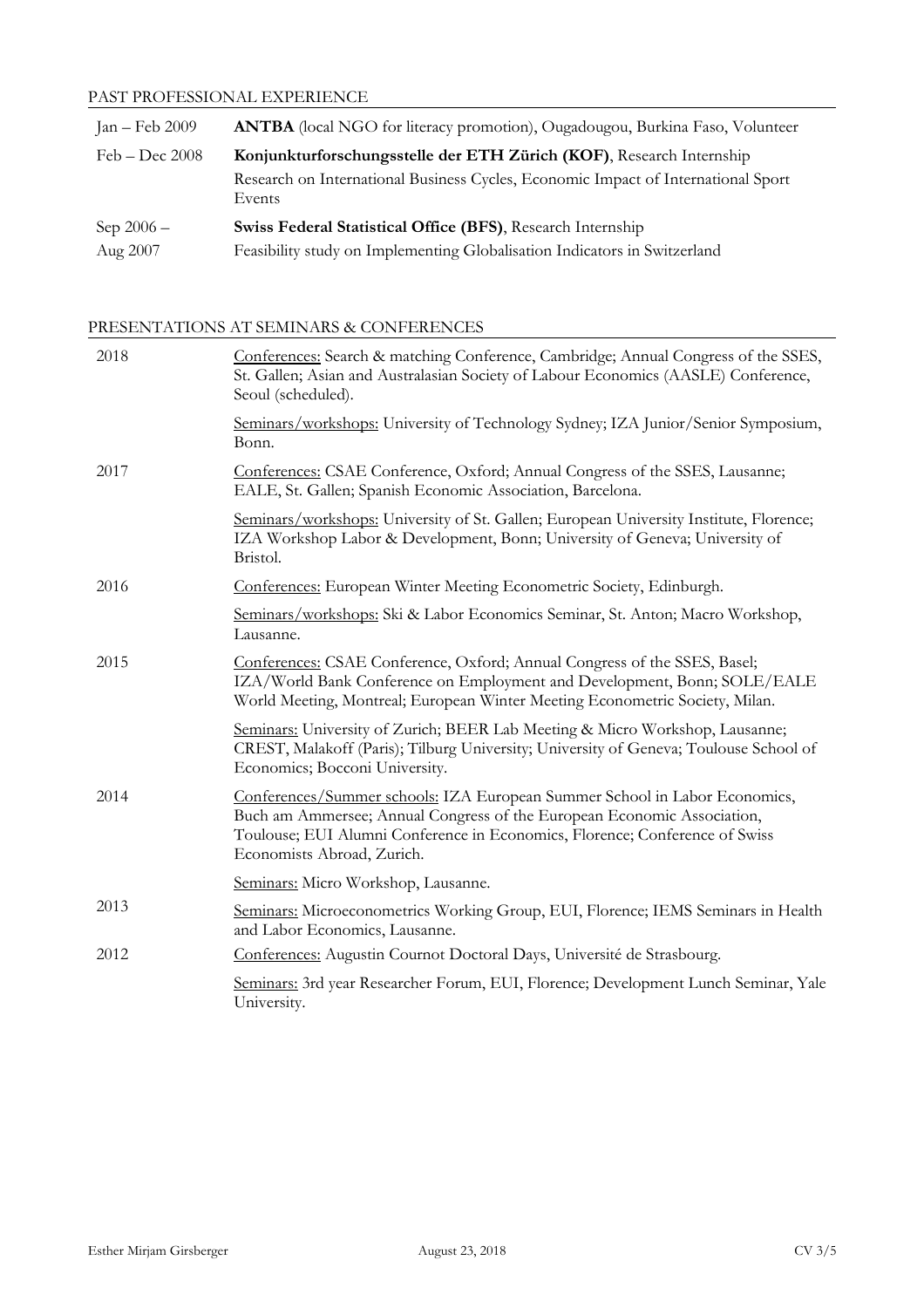# GRANTS & AWARDS

| Aug $2017 - \text{July}$<br>2018 | Swiss National Science Foundation, 120% support grant (13,854 CHF, approximately<br>13,854 USD)  |
|----------------------------------|--------------------------------------------------------------------------------------------------|
| Aug $2016 - \text{July}$<br>2017 | Swiss National Science Foundation, 120% support grant (19,820 CHF, approximately<br>19,565 USD)  |
| Jan $2015 -$ July<br>2016        | Swiss National Science Foundation, 120% support grant (15,967 CHF, approximately<br>16,128 USD)  |
| 2015                             | Young Economist Award of the Swiss Society of Economics & Statistics (SSES)                      |
| $2009 - 2014$                    | PhD Scholarship, State Secretariat for Education, Research and Innovation, Switzerland<br>(SERI) |
| $2004 - 2014$                    | Fellowship, Swiss Study Foundation                                                               |
| $Sep - Oct 2012$                 | Financial Support by the EUI for Visiting Assistant in Research at Yale University               |
| May 2012                         | 3rd Best Paper Award, Augustin Cournot Doctoral Days, Strasbourg                                 |
| $2005 - 2006$                    | Erasmus Student Exchange Grant                                                                   |

## REFEREEING

 *Applied Economics, Applied Economics Letters, Journal of Population Economics, Labour Economics, Review of Economic Design, Review of Economic Studies, Swiss Journal of Economics and Statistics.* 

## OTHER PROFESSIONAL SERVICES

2015 – 2018 Member of the FREE-Board of NCCR Lives

# COMPUTER SKILLS

 MATLAB, STATA, JMulti (basic), EViews (basic) Office, LATEX

# LANGUAGE SKILLS

German (native), English (fluent), French (fluent), Italian (fluent), Spanish (advanced)

#### MEDIA

 "Migration, Education and Work Opportunities" mentioned in *Junge Welt* on February 10, 2015 (https://www.jungewelt.de/2015/02-10/036.php)